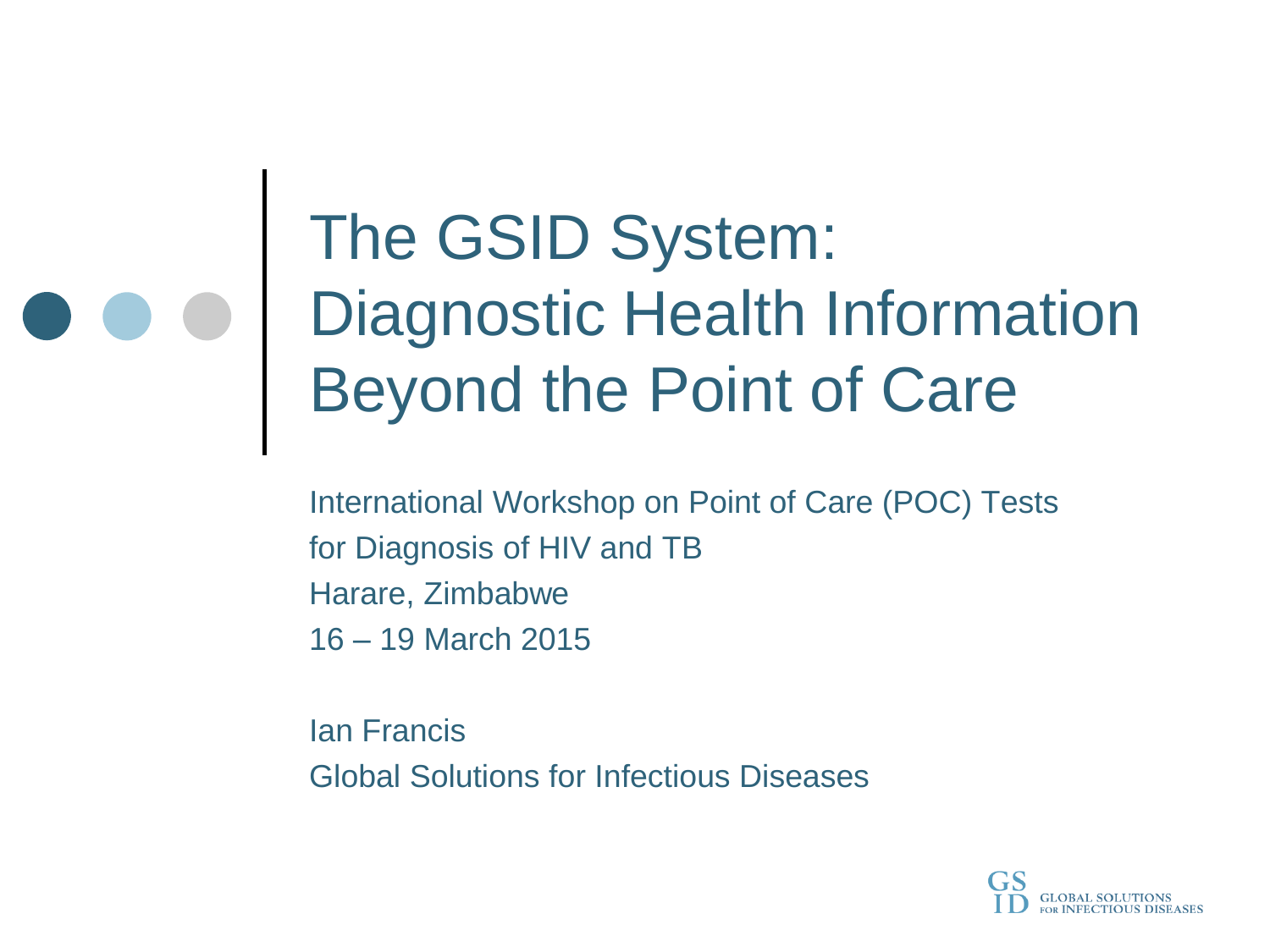## Thinking Beyond the Point of Care

#### **At Point of Care**

#### Current Use

- Confirm diagnosis
- **o** Guide patient treatment

#### **Opportunities**

- Electronic Medical Records
- Guidelines for HCWs





#### **Beyond the Point of Care**

#### Current Use

Paper: Error-prone & delays

#### **Opportunities**

- Surveillance
- **o** Supply Chain
- Program Management / M&E
- **o** Quality Assurance



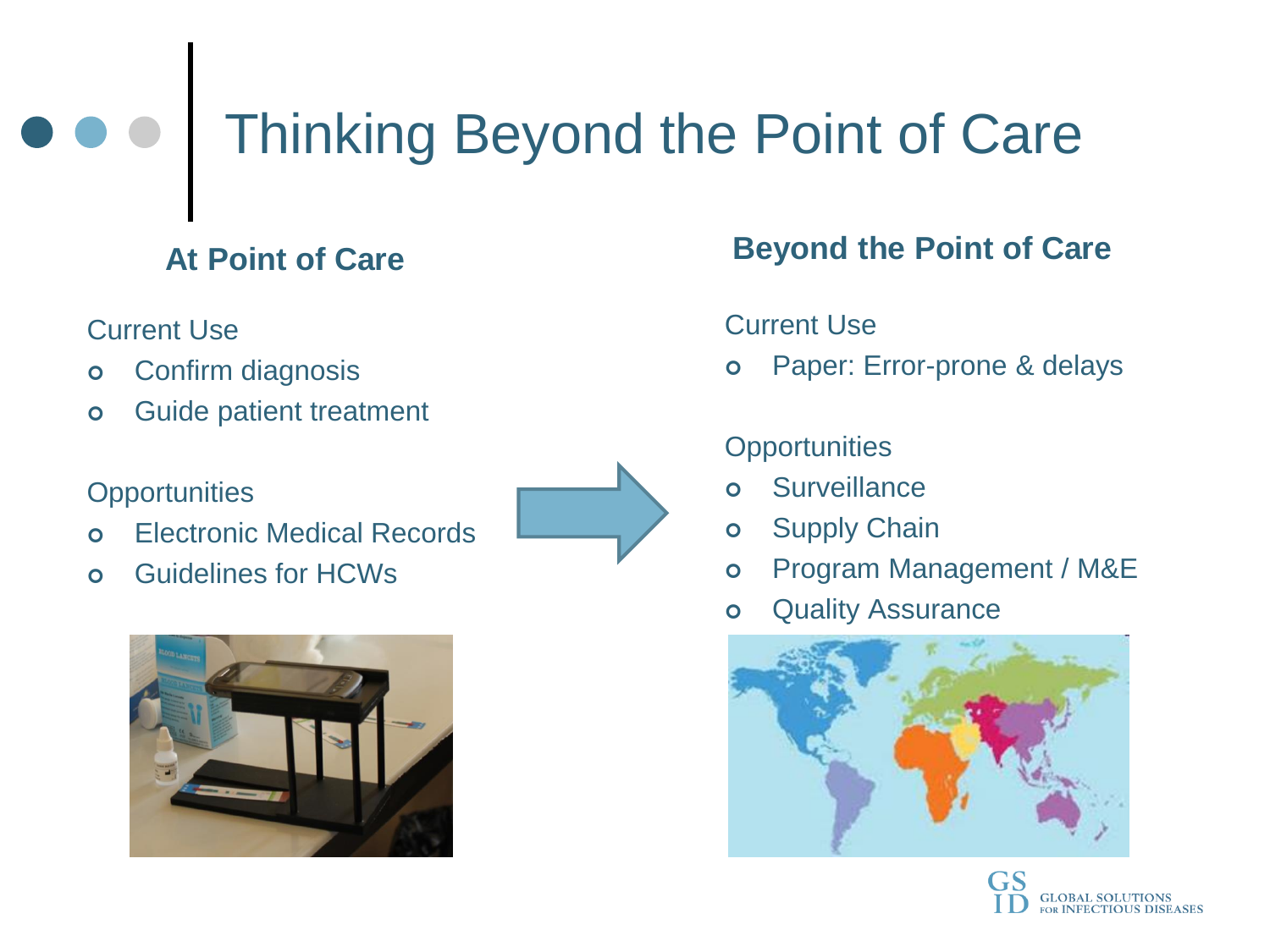## Proof Of Concept Study: Manicaland, Zimbabwe





A subsidiary of Econet Wireless telecommunications grou

- Mutarara Harare Macossa 冊 Mozambique Marondera Golden Valley Inhaminga Rusape Nyazur Clinic Redcliff Hauna Chimoio Mutare Zimbabwe Inchope Nyanga Myuma Auto Tombo ussundenga Gweru Zindi 50 km Miguel  $30 \text{ mi}$ Leaflet | MapE
	- 16 phones at 5 Locations
	- Over 60 nurses trained
	- **Tests** 
		- HIV: Determine, First Response, SD Bioline
		- Malaria: First Response, Paracheck, SD Bioline

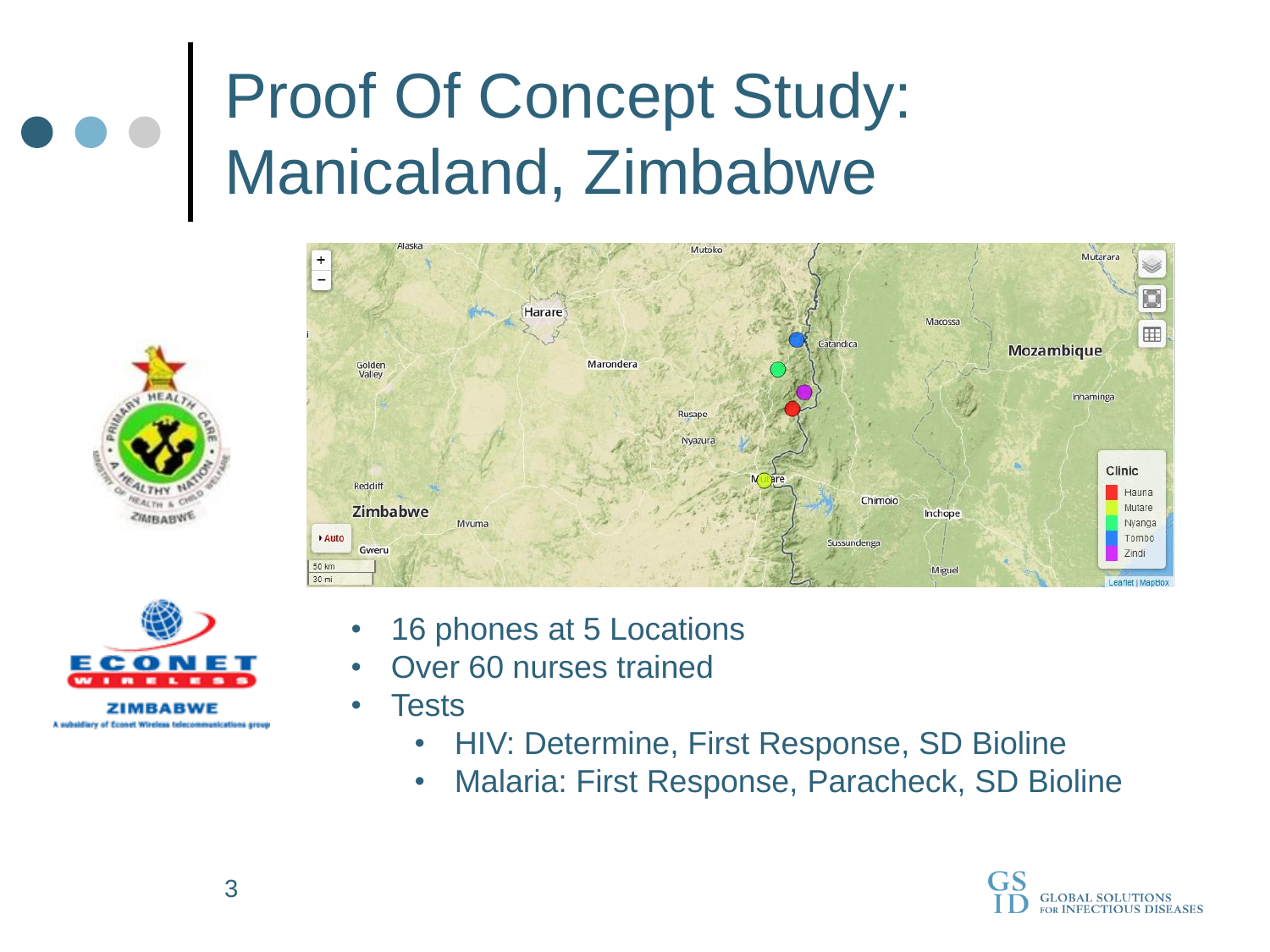#### **Field Evaluation of a camera-Based Mobile Health System in Low-Resource Settings**

Nicola Dell<sup>1</sup> Ian Francis<sup>2</sup> Haynes Sheppard<sup>2</sup> Raiva Simbi<sup>3</sup> Gaetano Borriello<sup>1</sup>



<sup>1</sup>Computer Science and Engineering, University of Washington, Seattle <sup>2</sup>Global Solutions for Infections Diseases, San Francisco <sup>3</sup>Ministry of Health and Child Care, Zimbabwe

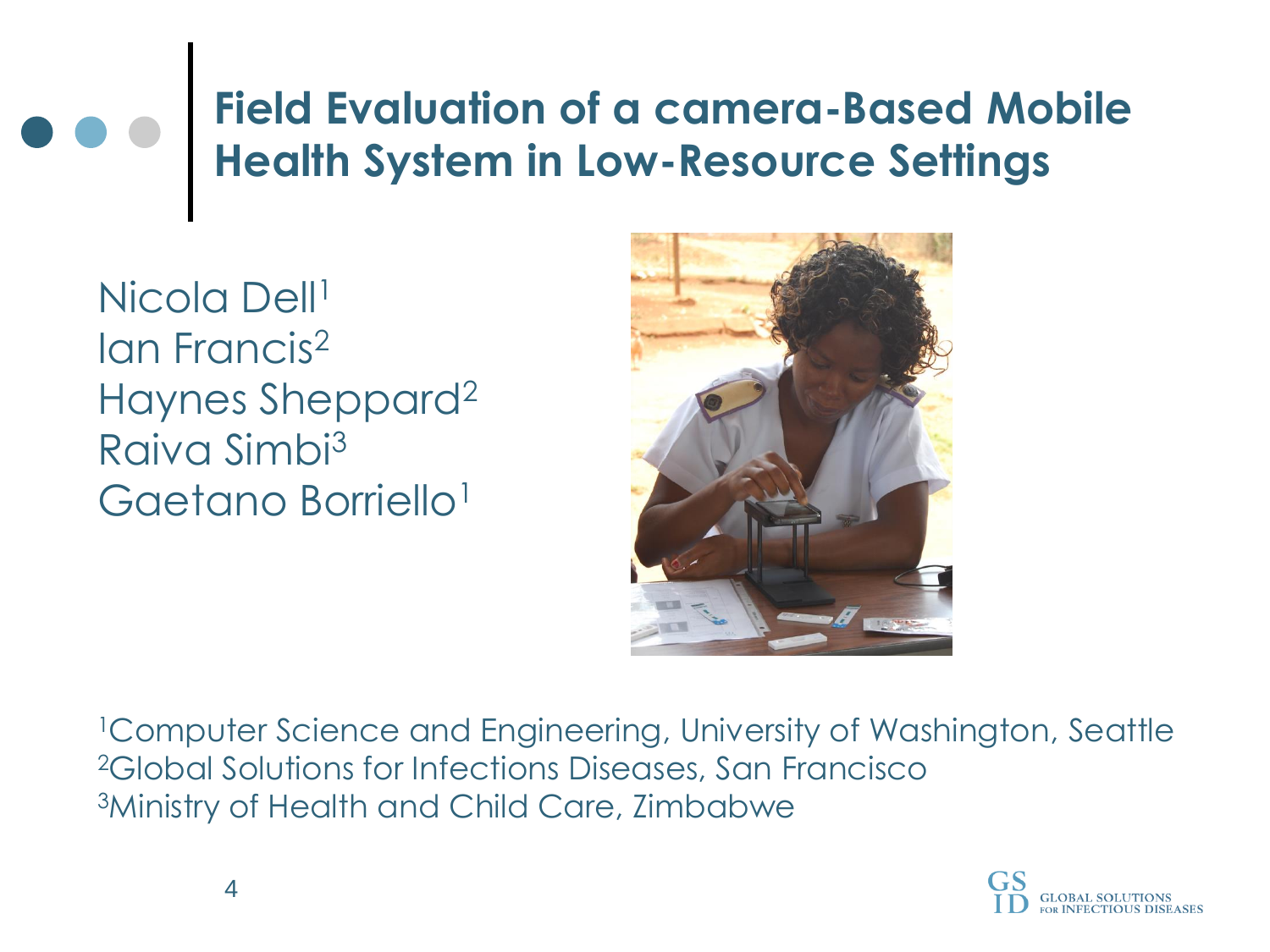## Proof of Concept Study: Data Captured with Each Result

Collected during Routine Patient Care:

- Diagnostic Result (positive / negative)
	- Including image of RDT
- Demographic (age, gender)
- Consumption / Supply (test, lot, expiry)
- User (department, facility)
- Geographic
- Temporal (time, date)
- Possibilities: Patient ID, Individual HCW, symptoms…

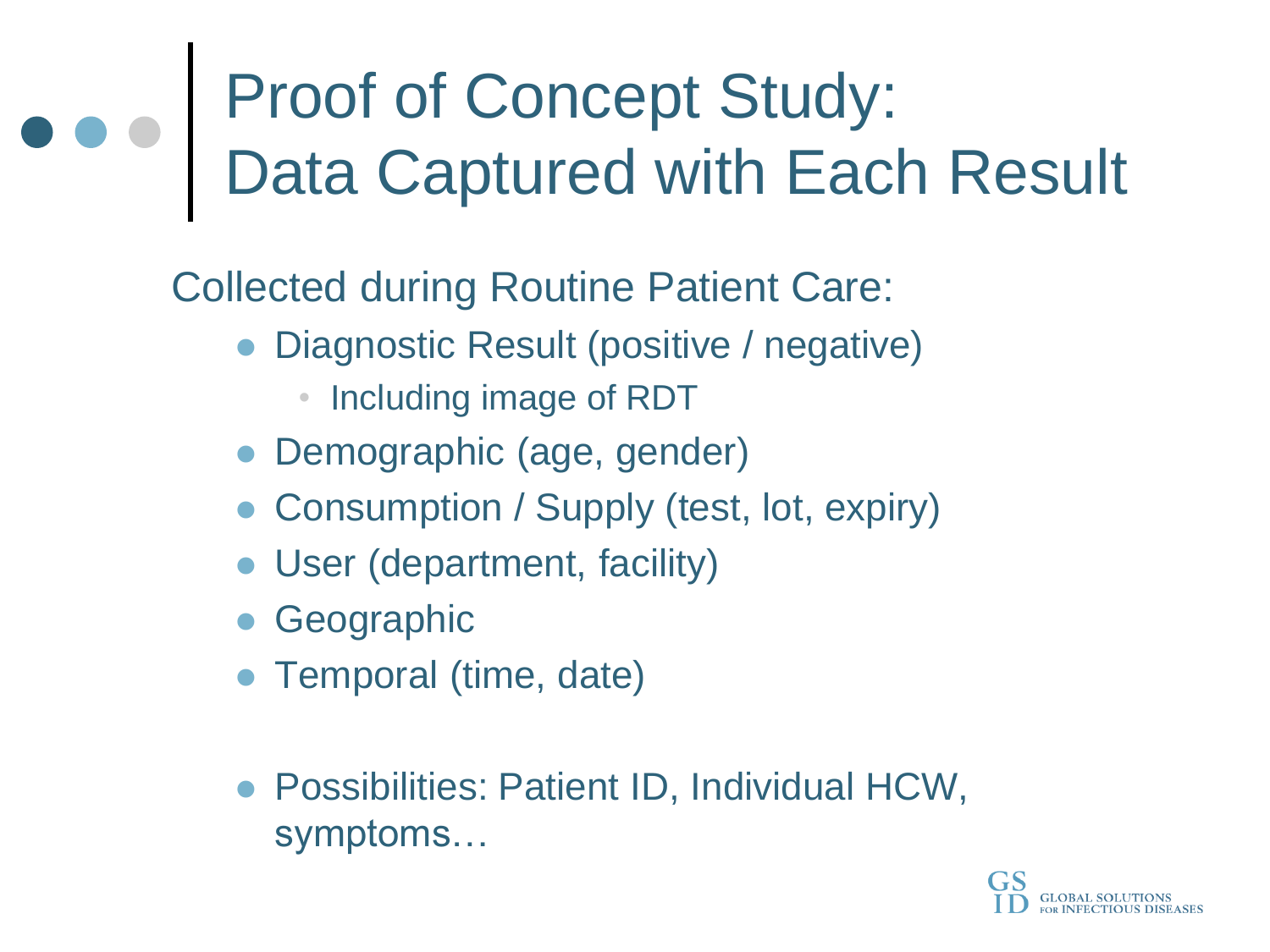## Data Beyond Point of Care: **Surveillance**

Malaria Tests – By Age Range



#### **Current**

- Burden of Disease
- **o** Monitoring

#### **Future**

- Outbreak Detection s*pike in positive results*
- o New & Emerging Infections *testing up, but negative results*

**INFECTIOUS DISEASES**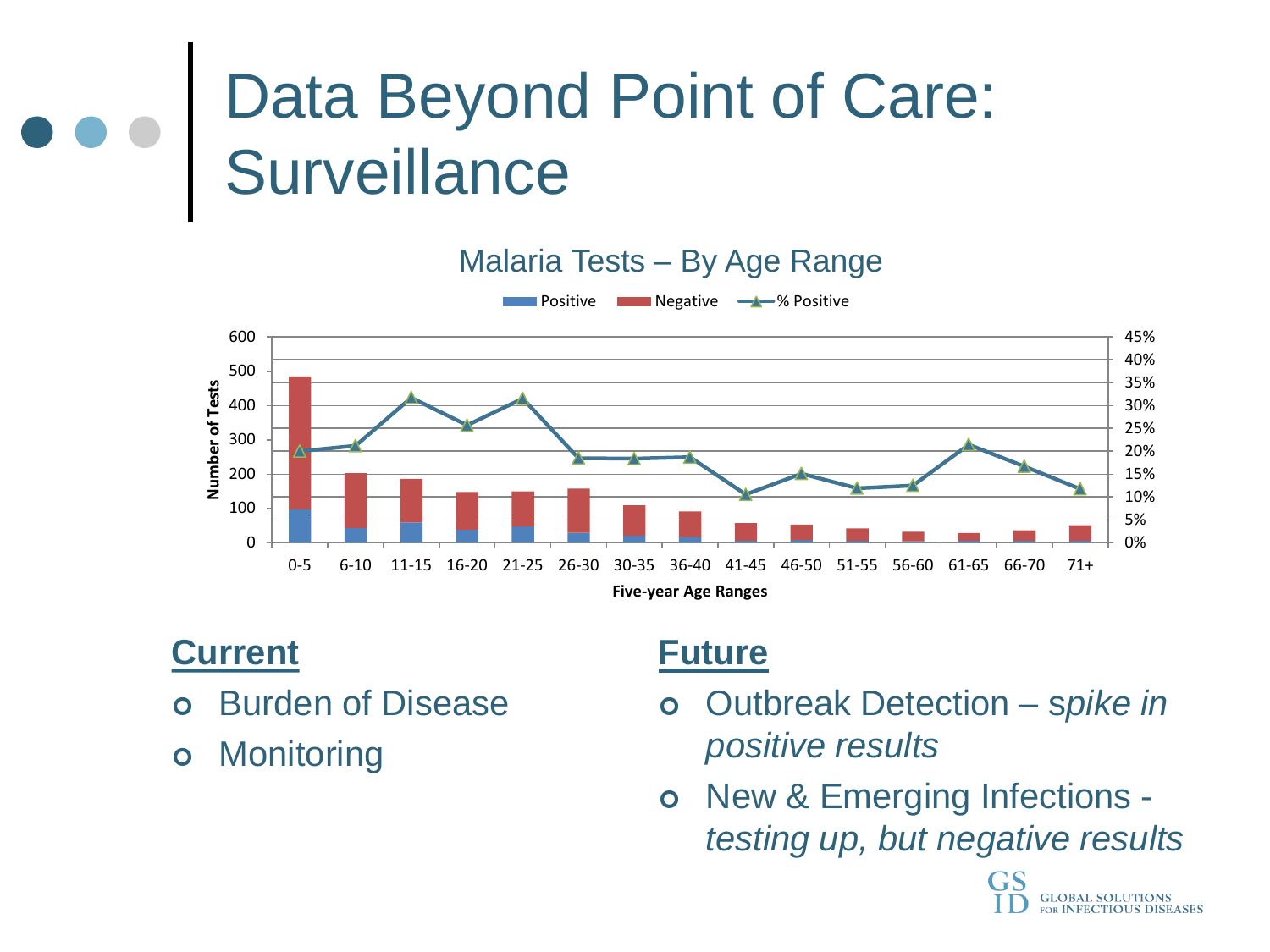## Data Beyond Point of Care : Logistics / Supply Chain



Malaria: Expiration Dates

0 200 400 600 800 1000 1200 1400

**GLOBAL SOLUTIONS** FOR INFECTIOUS DISEASES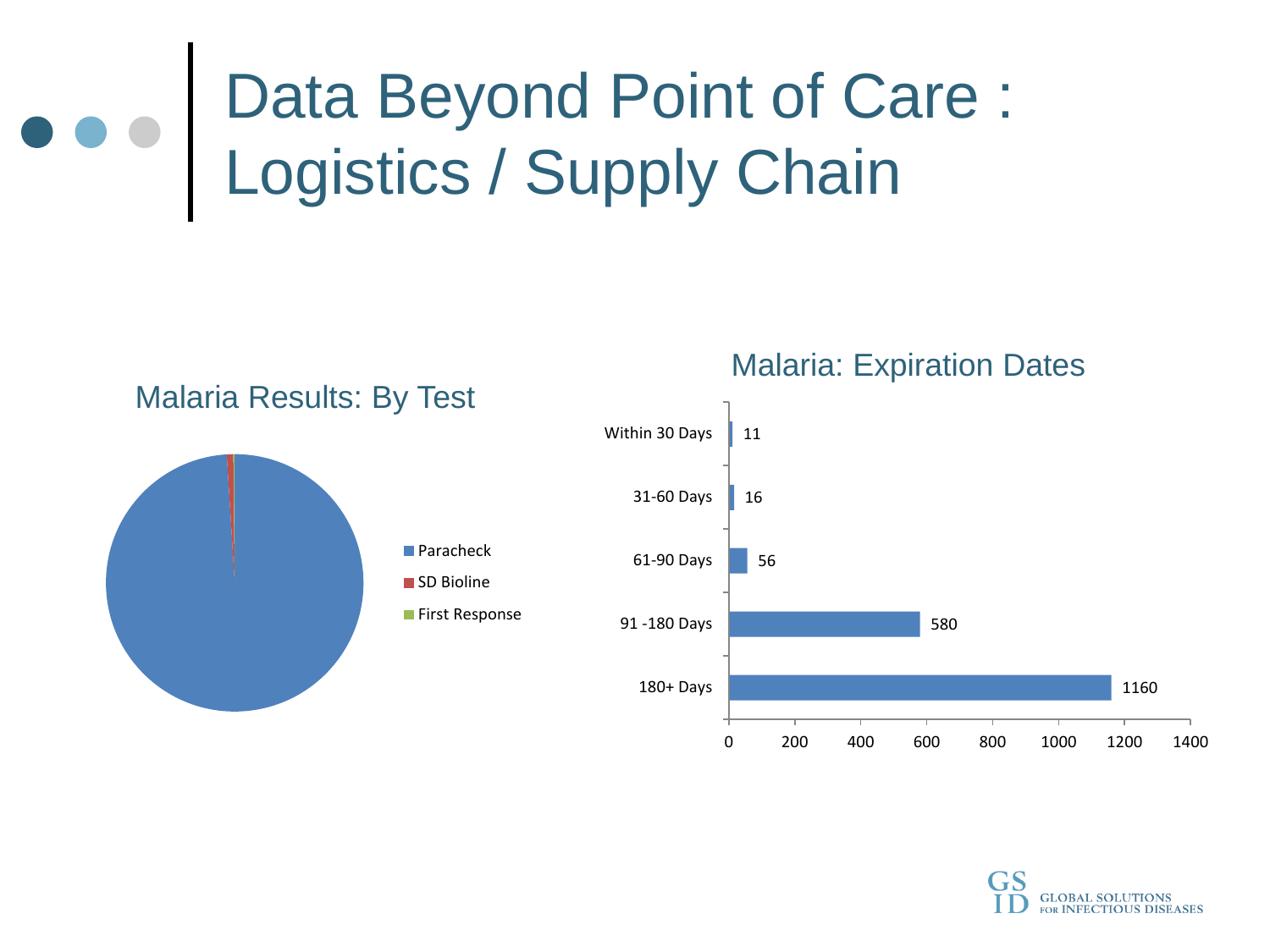# Data Beyond Point of Care: Monitoring & Evaluation









**GLOBAL SOLUTIONS FOR INFECTIOUS DISEASES**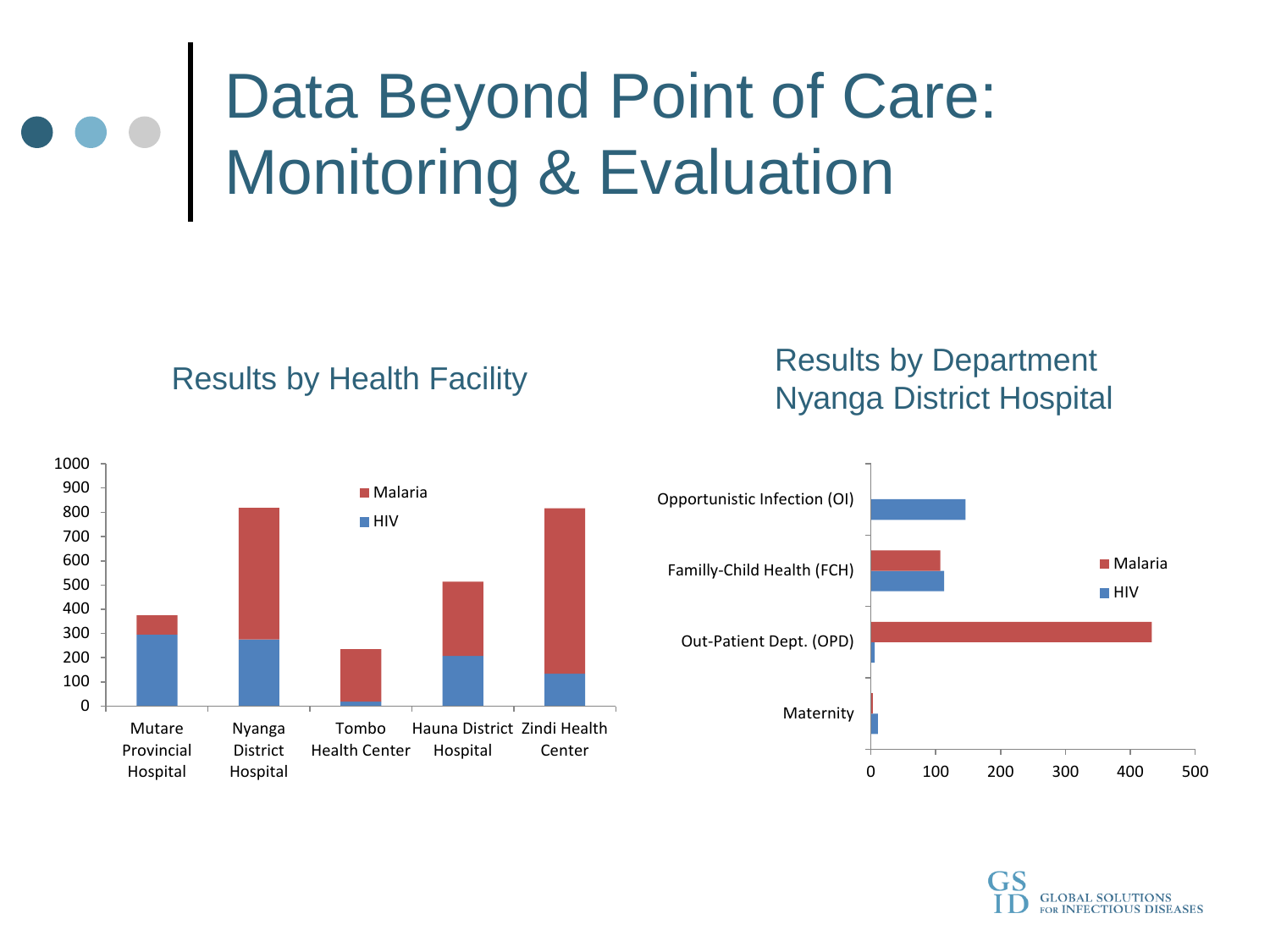## Data Beyond Point of Care: Program Management





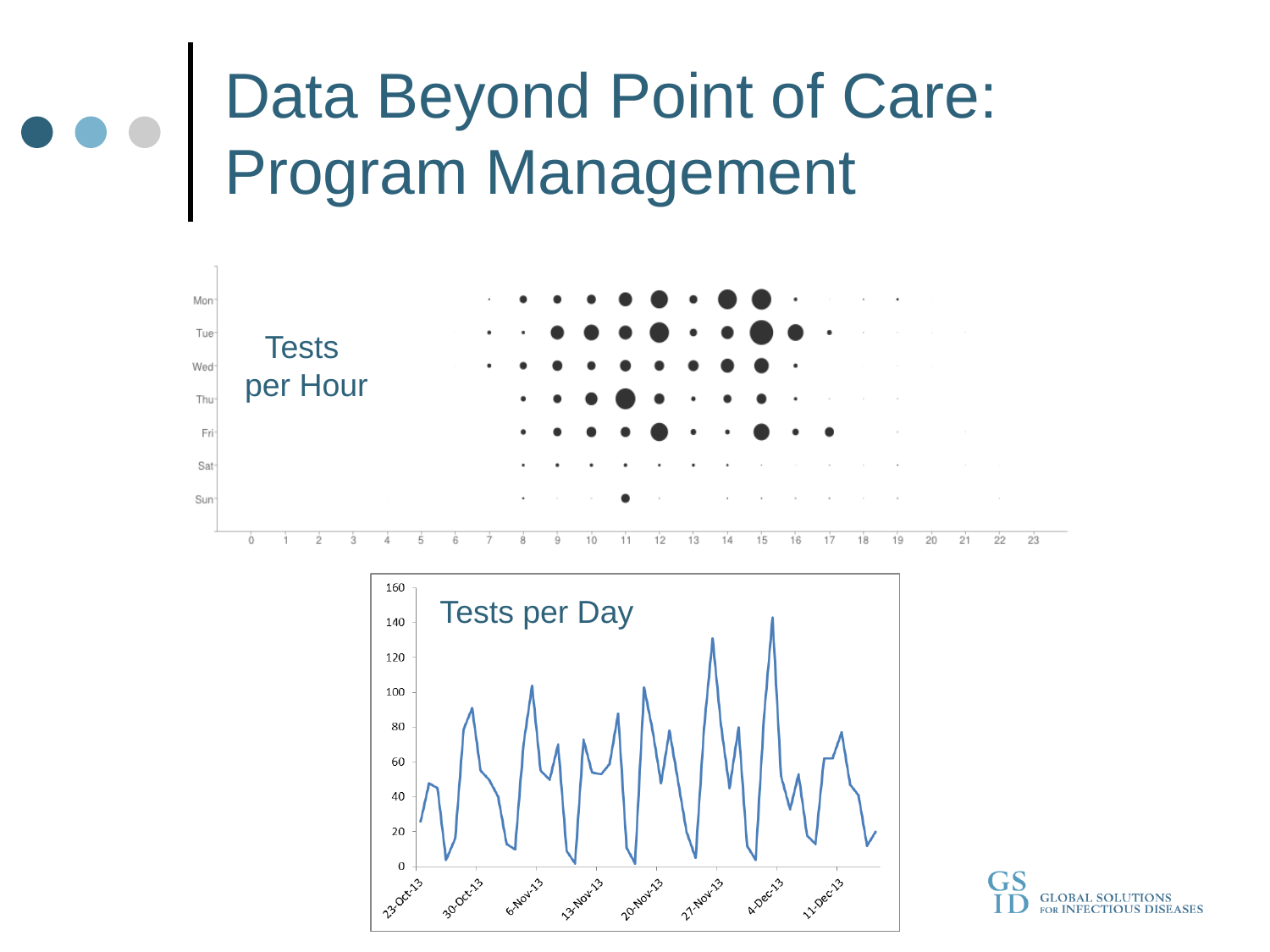# Next Steps: Need for Quality Assurance

Partial Line: 49 Tests  $(-3%)$ 



#### **Positive**

**Heavy** Background: 65 Tests  $(-4%)$ 



Matricio

SLEIK

#### **Negative**

**Positive** 

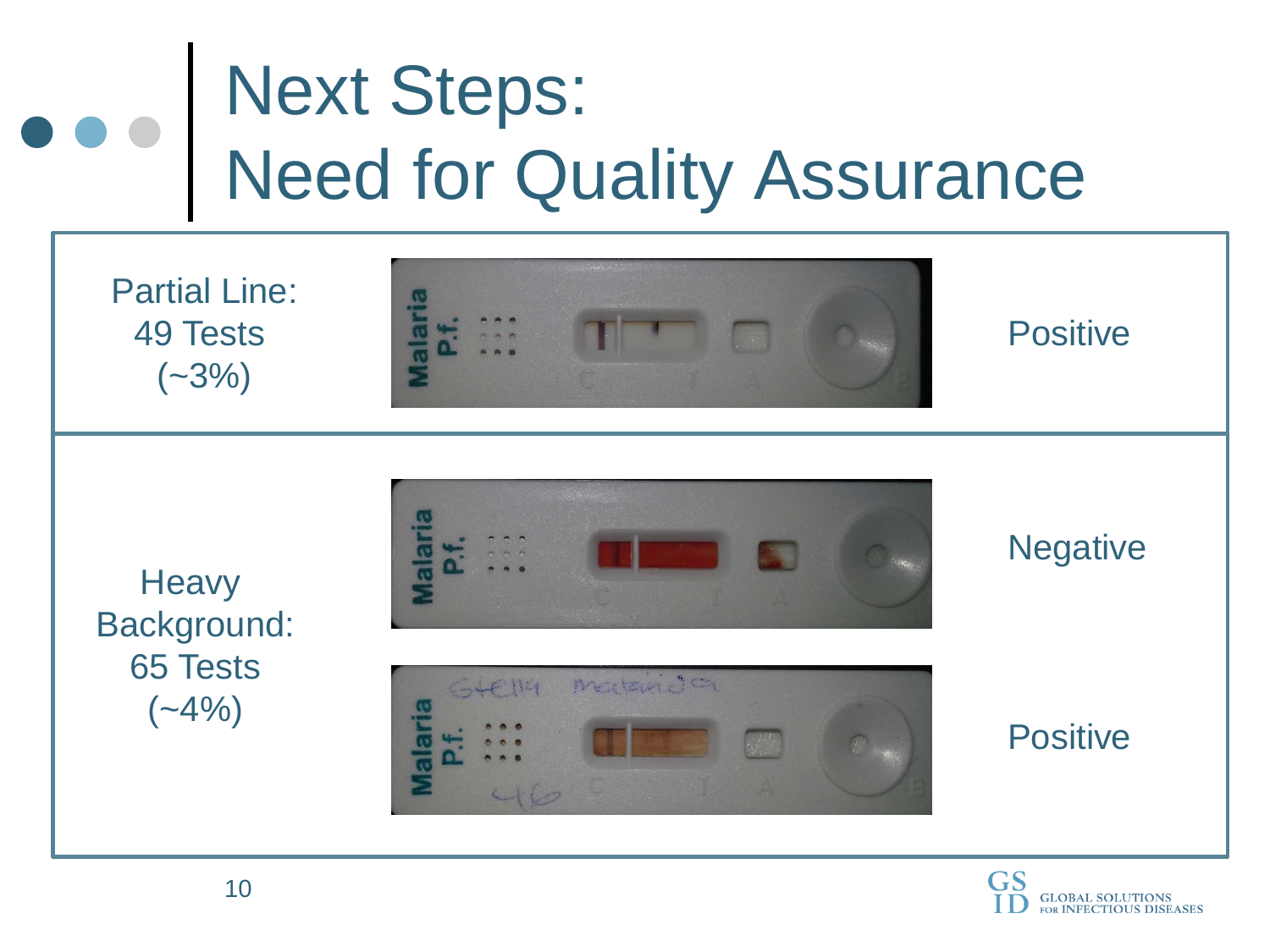# Next Steps: Remote Quality Assurance

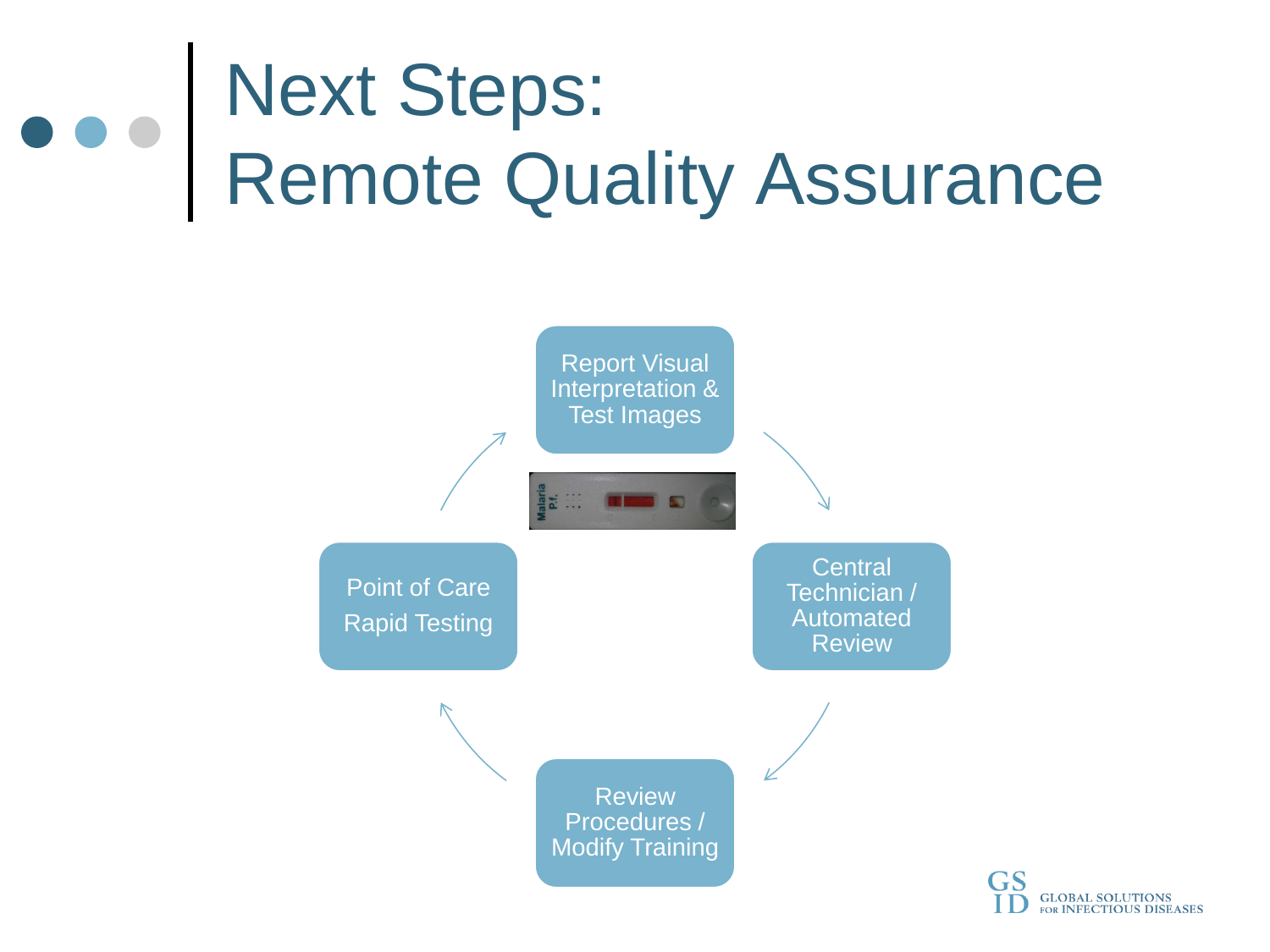

Evaluate Remote QA Capacity

Planning Phase 2 in Zimbabwe

- Include HIV, malaria, and syphilis
- Add non-RDT results reporting (e.g. T3 / T5)
- Provincial Scale-up: 200-500 sites

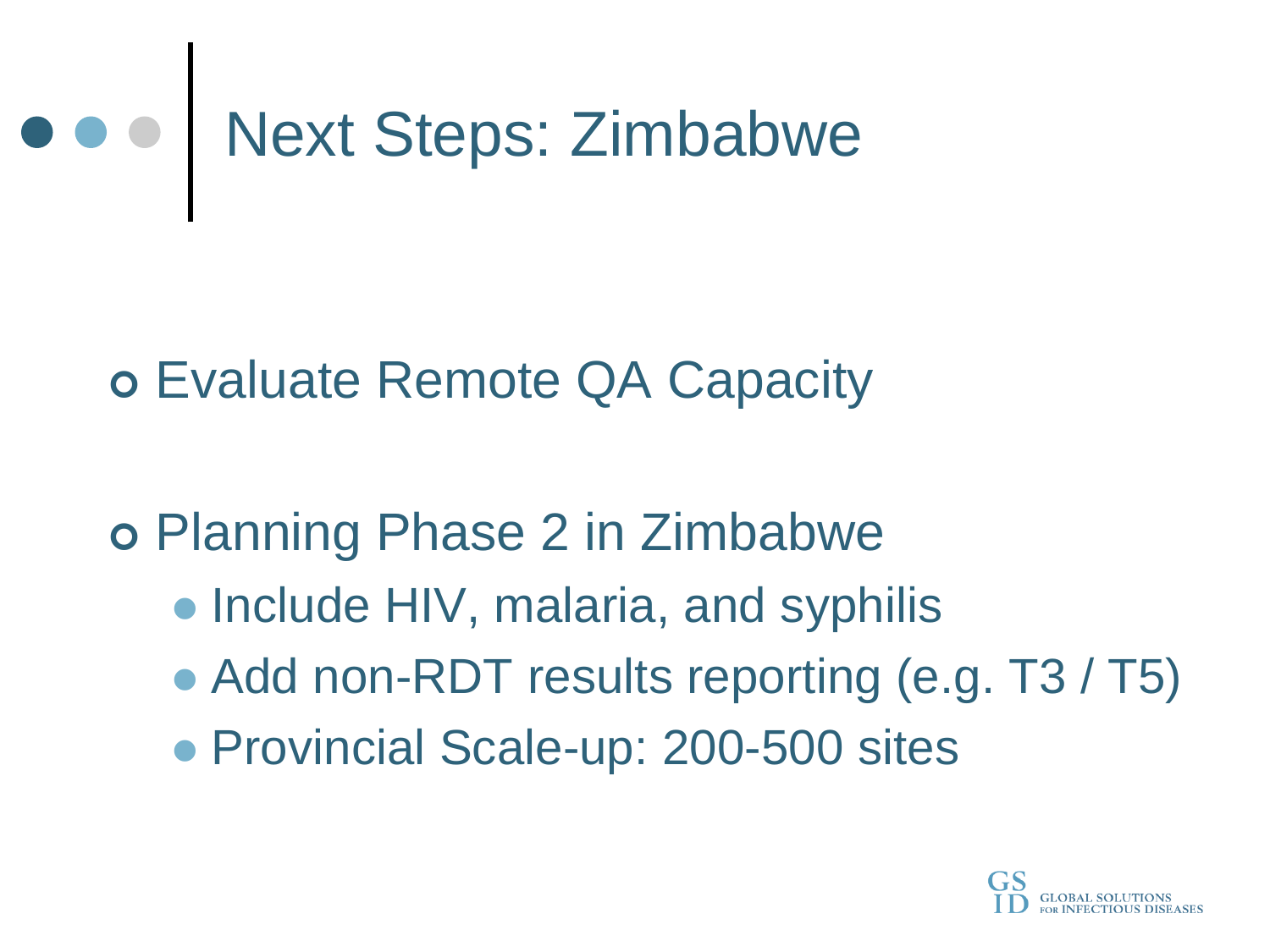# Next Steps: Integrating Data

Integrate data with existing health information management systems

- DHIS2 for surveillance
- Supply chain management
- Electronic medical records
- Last mile medical records

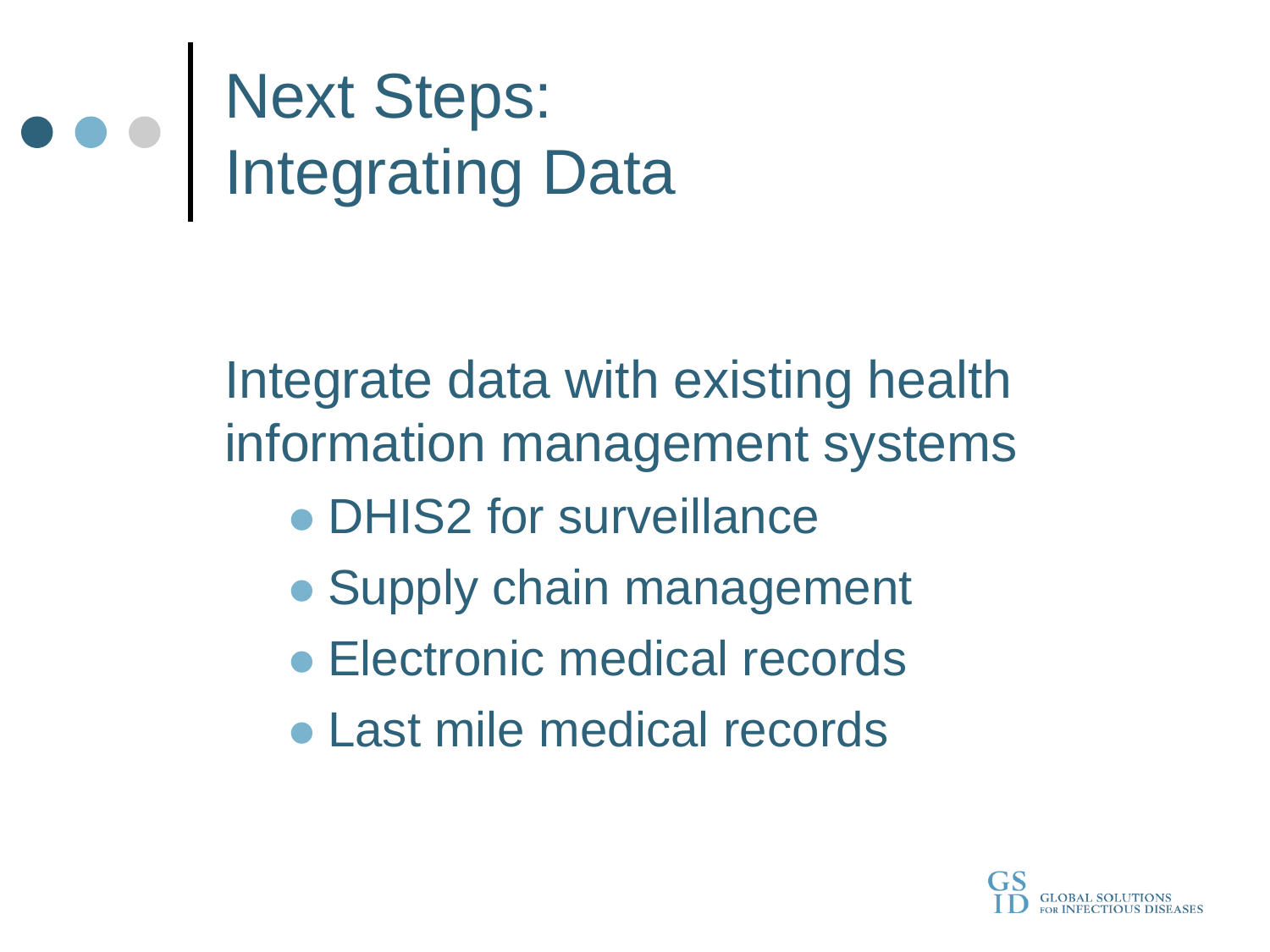





- o Influenza
- o Dengue
- o Hepatitis B
- o Hepatitis C
- Chagas
- o RSV
- o Tetanus
- Lassa Fever
- Ebola **New!**





genix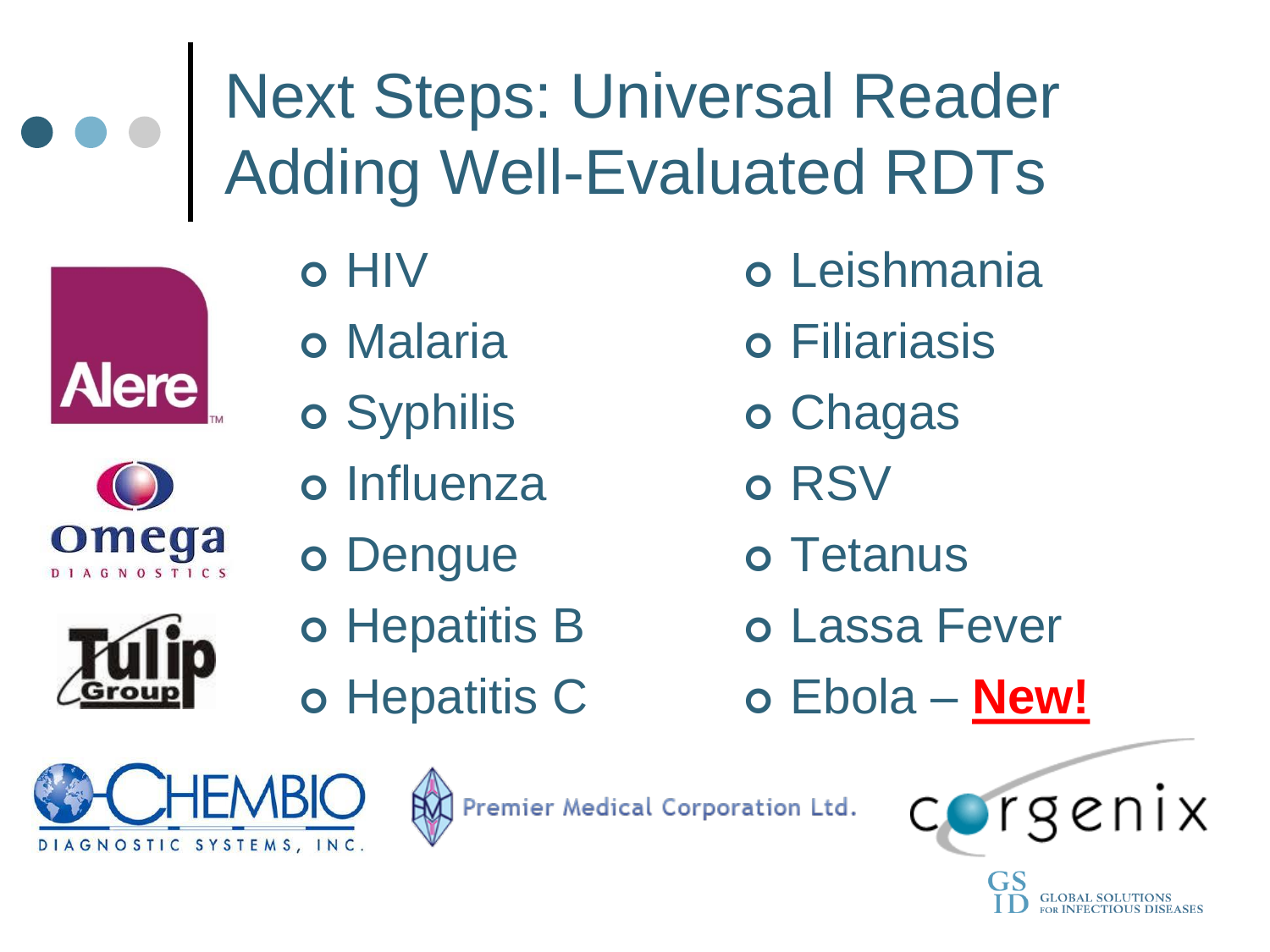# Next Steps: Longer Term

Vertical Programs: HIV and malaria

o Perinatal: HIV + malaria + syphilis Febrile: Flu + Malaria + Dengue + Ebola

 Use Zimbabwe as roll model for other countries in Africa and beyond

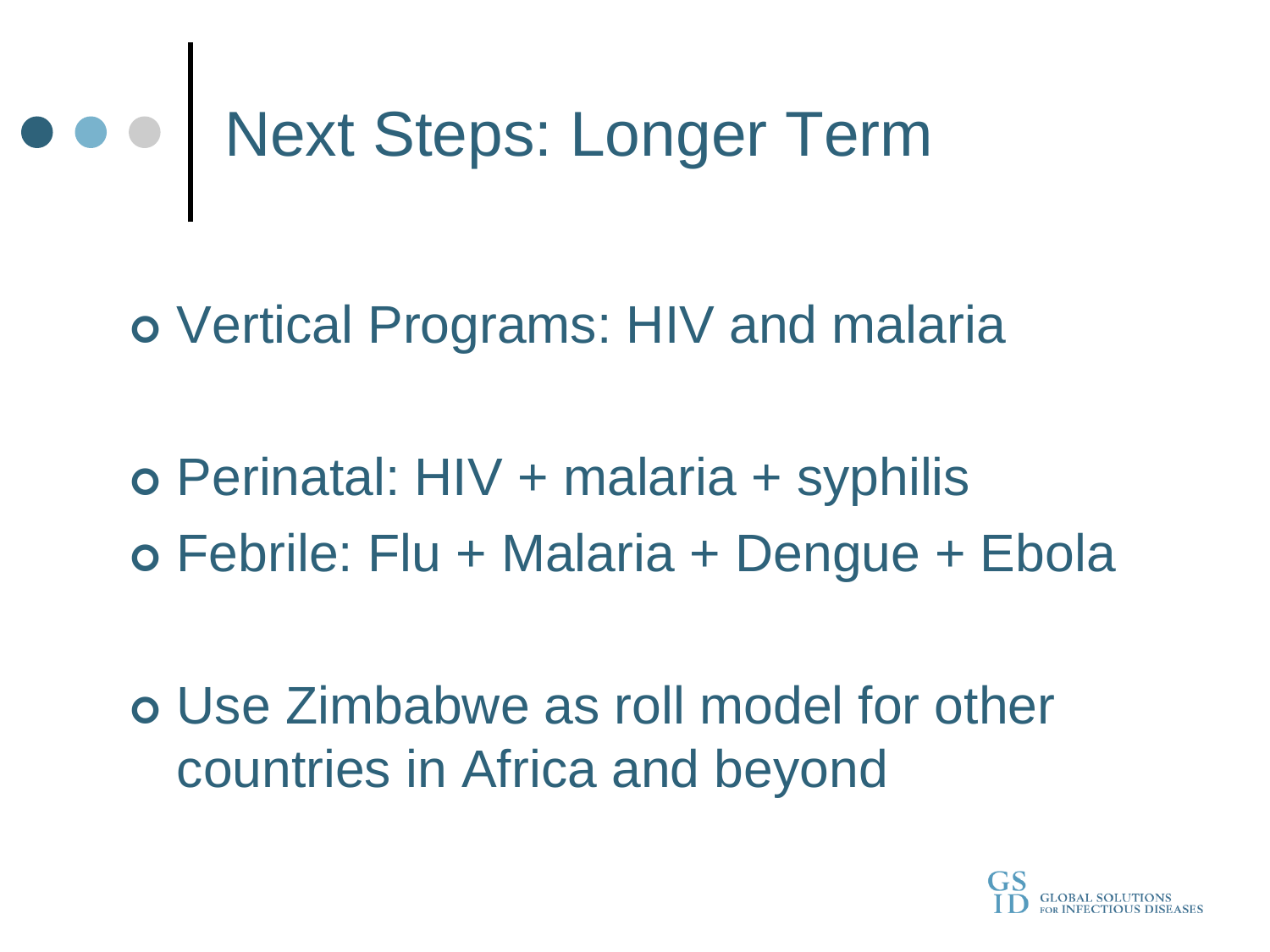

**Real-Time Reporting of All Critical Infectious Diseases on a Global Scale**